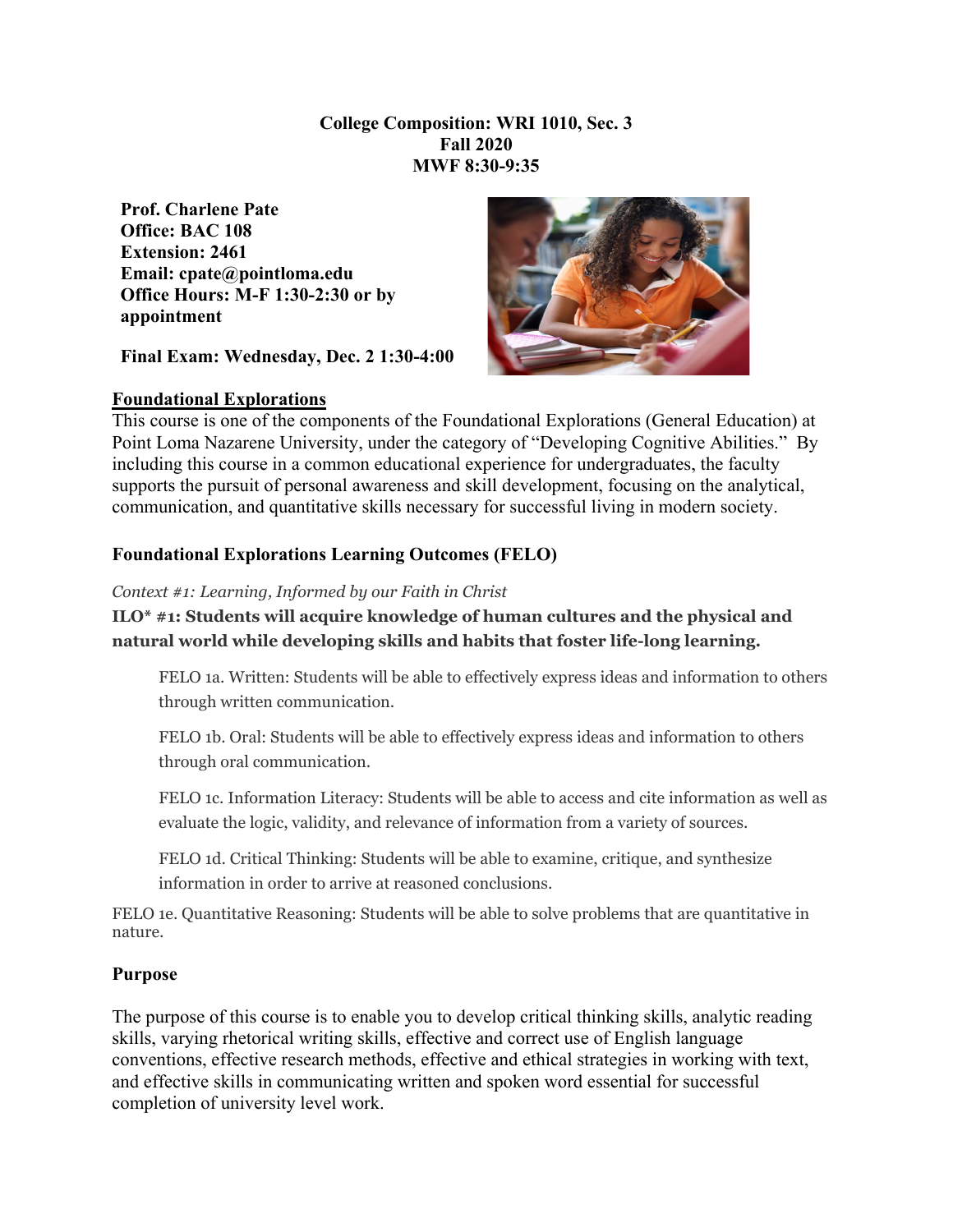## **Required Texts**

Cooley, Thomas. *Back to the Lake: A Reader and Guide*, 3<sup>rd</sup> ed. with 2016 MLA updates,

Norton, 2017. (*BTTL*)

Lunsford, Andrea. *The St. Martin's Handbook*, 8<sup>th</sup> ed., Bedford/St. Martin's, 2016. (*SMH*)

(The version with the 2016 MLA updates in it is the **only** acceptable version.)

#### **Required Materials**

Folder, lined paper, writing utensils, binder clips, stapler, dictionary, 4X6 or 5X7 cards only, and a 10X13 envelope. Please note we will **not** be using 3X5 cards.

#### **Course Learning Outcomes**

Students will:

- 1. Apply the conventions of the English language and creative skills in various forms of academic writing genres.
- 2. Demonstrate knowledge of the stages of the writing process in academic writing: planning, drafting, organizing, composing, revising, and editing.
- 3. Evaluate and utilize rhetorical modes of organization in written compositions: narrative, cause/effect, compare/contrast, persuasion, process analysis, and others.
- 4. Demonstrate knowledge of and apply documentation formats to properly cite research in written compositions.
- 5. Critically analyze writing to determine point-of-view, tone, purpose, audience, and theme to enable reflection and response in written compositions.
- 6. Evaluate and examine differing perspectives; evaluate and locate the points of agreement and disagreement and the strengths and weaknesses of the argument.

## **University Policies**

**Attendance:** Attendance is required. Missing class can affect a course grade since in-class assignments cannot be made up and late papers are not accepted. Absences that exceed the PLNU absence policy of 10% will result in a letter to the Vice President for Academic Affairs requesting de-enrollment from the course. Note that arriving late or exiting class early three times will equal one absence as per the PLNU attendance policy.

**Academic Accommodations:** While all students are expected to meet the minimum standards for completion of this course as established by the instructor, students with disabilities may require academic accommodations. At Point Loma Nazarene University, these students are requested to file documentation during the first two weeks of the semester with the Academic Support Center (ASC), located in the Bond Academic Center. This policy assists the University in its commitment to full compliance with Section 504 of the Rehabilitation Act and the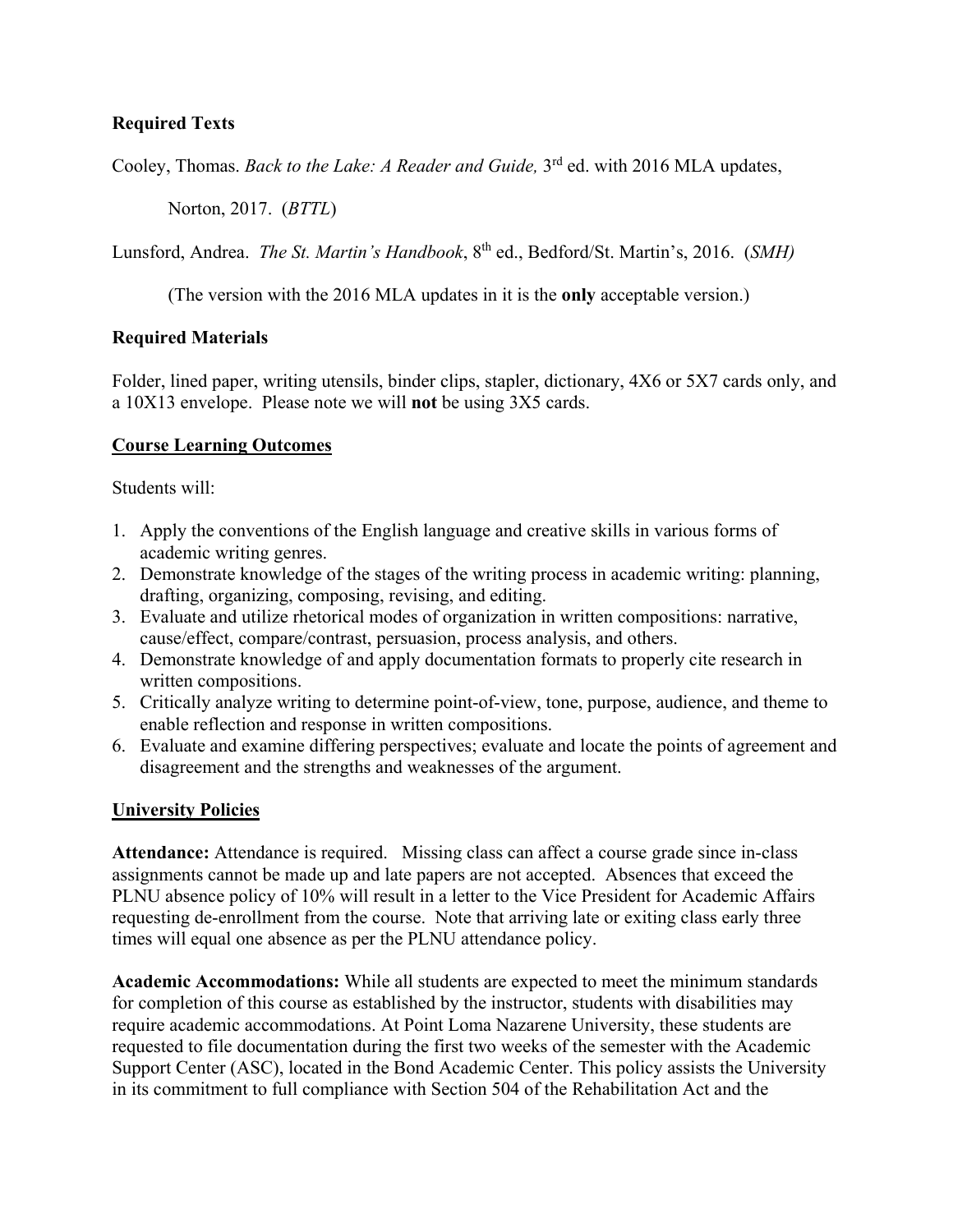Americans with Disabilities Act. Section 504 (a) prohibits discrimination against students with special needs and guarantees all qualified students equal access to and benefits of PLNU programs and activities. Once the student files documentation, the ASC will contact the student's instructors and provide written recommendations for reasonable and appropriate accommodations to meet the individual learning needs of the student.

**PLNU Copyright Policy:** Point Loma Nazarene University, as a non-profit educational institution, is entitled by law to use materials protected by the US Copyright Act for classroom education. Any use of those materials outside the class may violate the law.

#### **Course Requirements and Policies**

#### **Canvas: The Canvas site for this class can be reached through taking the following steps:**

- 1. Open a browser.
- 2. Type [canvas.pointloma.edu.](http://canvas.pointloma.edu/)
- 3. Use your PLNU username and password to log in.
- 4. Find WRI1010 on the courses menu. If you do not see it, check "All Courses" to find the course.

Canvas contains the course syllabus, course content including assignments, links to Zoom sessions, and grades. Always look at the Modules before you go to Assignments.

**Zoom Class Sessions:** Since class sessions will be held through Zoom, the same policies as stated in this syllabus for in-class sessions apply to Zoom class sessions. To get credit for being in class while attending through Zoom remain visible during the entire class session just as you would be if you were to be in class. If, for some reason a problem arises regarding this, please contact me prior to class via e-mail. Following the same guidelines for using the computer in class apply to using the computer in Zoom. Avoid creating distractions for yourself others by remaining focused on what is taking place during class. This means but is not limited to avoiding changing backgrounds, texting, e-mailing, clicking into websites, working on work for another class, etc. since these activities create a distraction for you and for the rest of the class.

**Class Preparation:** All homework assignments must be completed prior to class and typed or submitted online as specified. Only those assignments specified as handwritten assignments will earn credit when written by hand. Some reading assignments will be discussed in class while others might be read individually but not discussed. Expect a quiz on all readings though a quiz might not be given.

**Class Participation:** *Regular* contributions to class discussions whether in class, online in a threaded discussion or in a Zoom session are expected. **Learning occurs in an environment of active participation; therefore, Writing 1010 does not work well as a straight lecture course.** The course is enriched when students share their thoughts during discussions. We learn and grow from each other, and the classroom experience is enriched by hearing from and getting to know one another.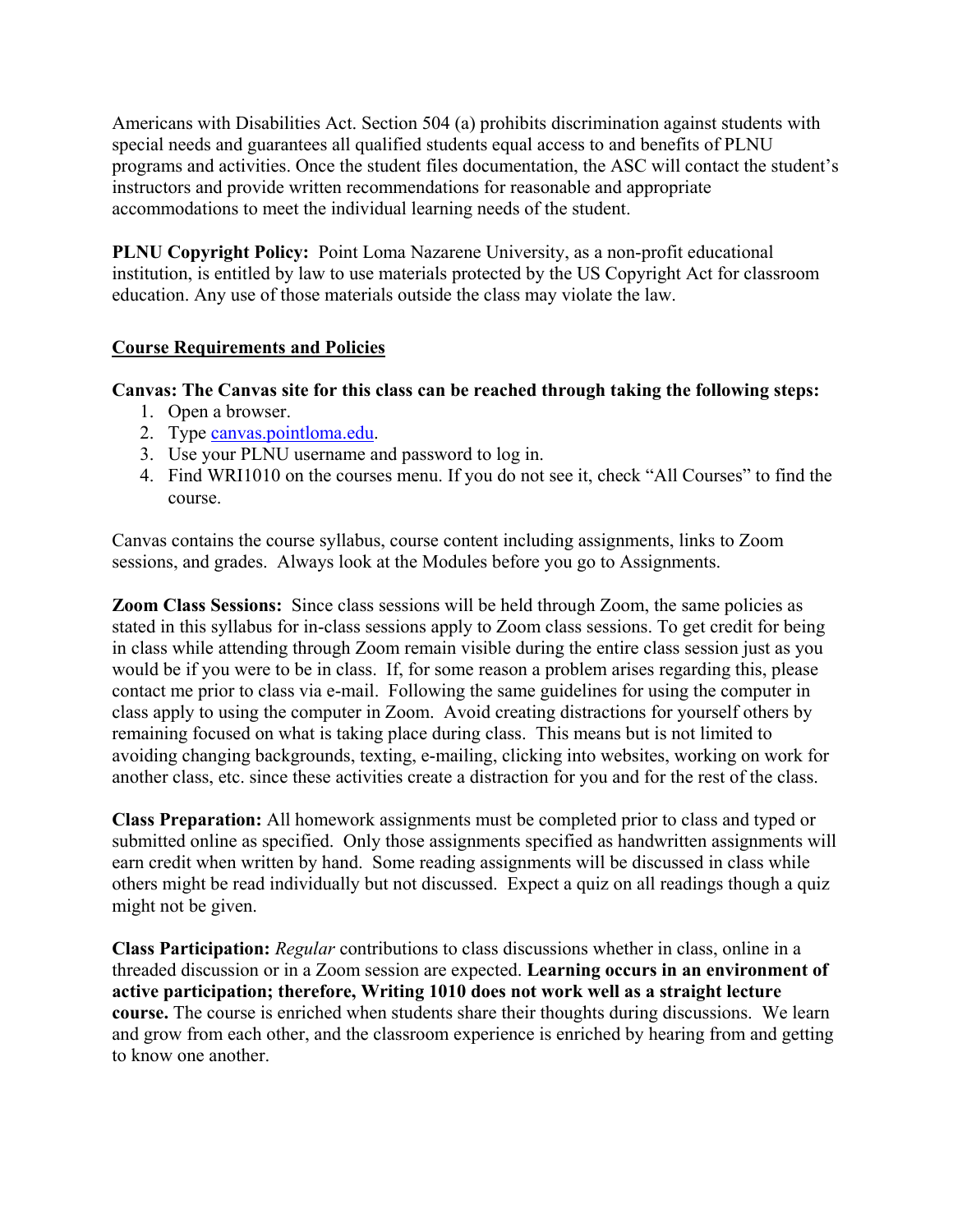**Late Paper Policy:** Assignments are to be submitted at the beginning of class or by the assigned time on the days they are due. Arrangements must be made **prior to the due date** to submit and earn credit for an assignment submitted at a time other than stated in the syllabus and on Canvas since late assignments are not accepted. No make-ups to "in-class" work will be offered or accepted unless the absence is approved by the University.

**E-Mail:** Please use e-mail for simple, logistical questions or clarifications. Write: "WRI1010" in the subject line and use a proper heading and employ correct writing conventions when writing your e-mail. I will do my best to avoid sending an e-mail in the evenings and especially during the weekends. I will respond to e-mails sent during the weekend on Mondays. Please allow 24 hours for a reply to e-mails sent during the work week.

**Cell phones:** Cell phones must be turned off during class and put away throughout the entire class session unless they are being used to complete an in-class assignment assigned by the professor. Since Zoom sessions are class sessions, the same policy applies when attending class in Zoom. Students will be asked to put phones away if they are out for other than for class use.

**Classroom Etiquette:** The classroom is a professional workplace; therefore, dress in such a way that encourages focus and concentration rather than distraction and undue attention.

**Public Discourse:** Much of the work we will do in this class is cooperative; thus, think of all your writing and speaking for and in class as public, not private, discourse. By continuing in this class, you acknowledge that your work will be viewed by others in the class.

**Inclusive Language:** Because the Literature, Journalism, Writing, and Languages Department recognizes the power of language, all public language used in this course, including written and spoken discourse will be inclusive. This standard is outlined by all major academic style guides, including MLA, APA, and Chicago, and is the norm in university-level work. Information from the MLA Handbook: "Because good scholarship requires objectivity, careful writers of research papers avoid language that implies unsubstantiated or irrelevant generalizations about such personal qualities as age, economic class, ethnicity, sexual orientation, political or religious beliefs, race, or sex" (MLA Handbook, pp. 32-33 and Ch. 28 in the  $8<sup>th</sup>$  ed.).

**LJWL Department Policy on Plagiarism:** The Department of Literature, Journalism, and Modern Languages deems intellectual and academic integrity to be critical to academic success and personal development; therefore, any unethical practice will be detrimental to the student's academic record and moral character. Students who present the work of others, which includes but is not limited to borrowing another student's work, buying a paper, or using the thoughts or ideas of others as if their own (using information in a paper without citation), commit plagiarism. Students will be held accountable for plagiarized material whether the material was plagiarized intentionally or unintentionally. Plagiarized work will result in a failing grade for the assignment and possibly for the course. In either event, a written report will be filed with the department chair and area dean. The dean will review the report and submit it to the provost and the vice president for student development. It will then be placed in the student's academic file.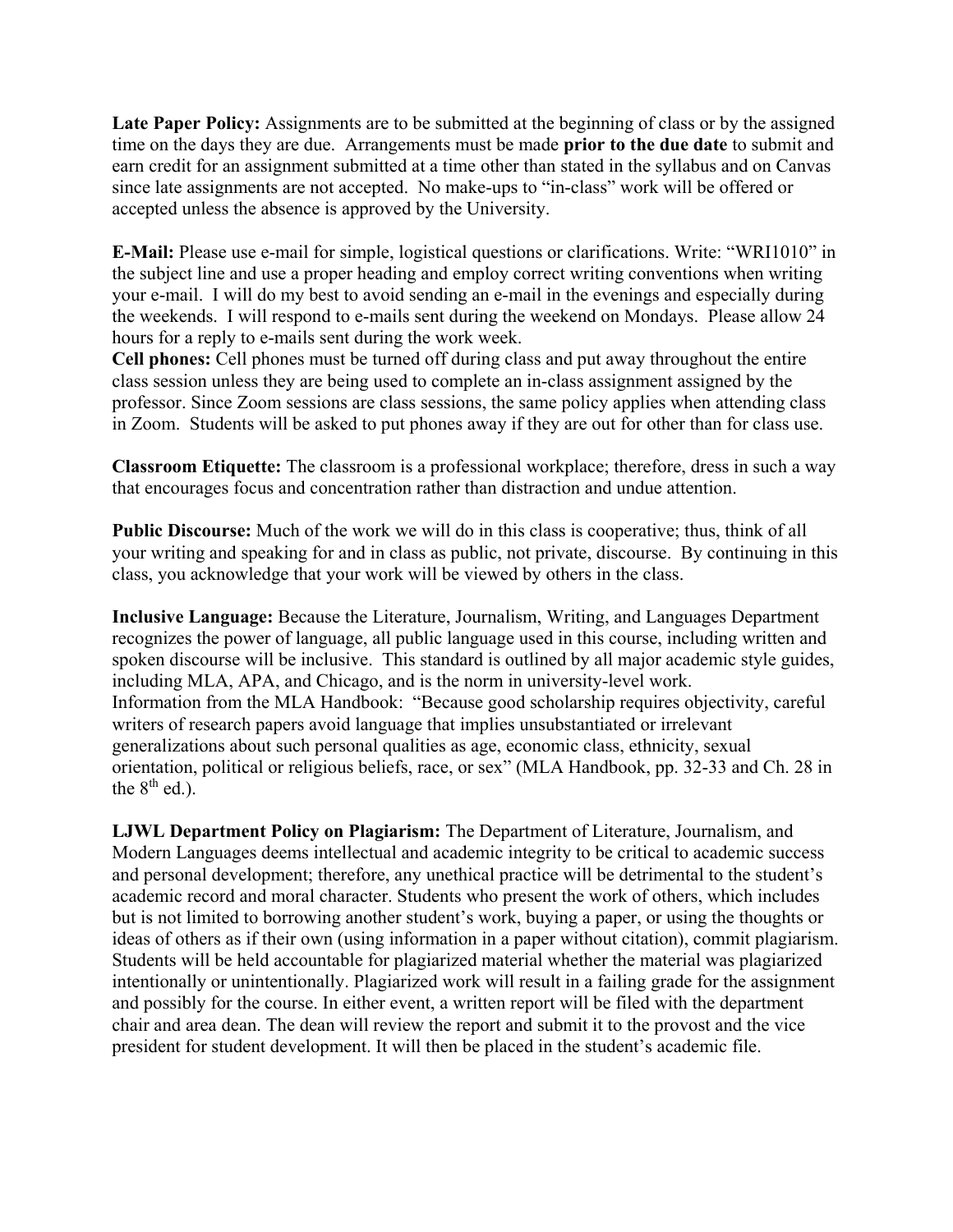**Writers' Studio:** SAT, ACT, and diagnostic essay scores reveal the strengths and weaknesses of your writing, thinking, and communication skills on the college entry level. Your diagnostic exam results and your professor's discretion will determine whether or not you will benefit the most by enrolling in WRI 097 which is a writing skills tutorial held in the Writers' Studio. If your score qualifies you to enroll in WRI 097, you will fulfill the requirements by working on your writing skills with a trained tutor in the Writers' Studio for one hour once-a-week for 10 weeks beginning the third week of the semester. You will be required to attend an introductory session to the Studio the second week of classes. During that session you will sign-up for a time to work with a writing consultant one hour a week throughout the semester. The writing assignments you work on with the consultant will be assignments assigned in this writing course. Students who work in the Studio benefit greatly from their time spent working alongside a pedagogically trained fellow writer.

The fee for the Studio, WRI 0907, is \$150.00. Should you have the privilege of working in the Studio, know that the \$150.00 lab fee replaces a 3 unit, not-for-college credit course your scores would have previously required you to take. Failure to complete WRI 097 will result in a failing grade in WRI 110 and re-entry into the Studio the following semester to complete 10 sessions.

#### **Assignment Descriptions**

**Text Books:** Both *The St. Martin's Handbook* and *Back to the Lake* are writing resource and reference books used as writing guides for this course. They provide foundational and content information needed to complete course assignments, engage in course discussions, and develop your writing skills. The essays assigned in *Back to the Lake* provide a model of the rhetorical structure of the essays you are assigned to write in this course so you can see and experience the rhetorical structure and then transfer the structural concepts into your own writing.

**Paper Format**: The paper format for all papers is MLA Style, unless APA is agreed upon for the research paper only. Submit assignments in Canvas or typed and printed in black ink on 8.5x11 white paper. Use 12-point Times New Roman font and 1" margins all around the page as specified for the assignment. Do not include title pages but do include page numbers. Use *The St. Martin's Handbook*, 8<sup>th</sup> ed. with 2016 MLA update, the MLA website, or a current 2016 MLA style guide for style, grammar, format and citation questions. And be sure to keep a hard copy or an electronic backup of everything you submit to a professor. Should you be required to submit a hard copy, please **staple or bind** together the pages **before** you come to class.

**Curriculum Requirements:** To complete this course each student must write 2 in-class and 3 out-of-class formal essays (4-5 pages), one research paper (10-12 pages) with at least 12 sources cited, journals, analyses of readings and of your own writing, in-class quick writes, read the assigned texts, participate in discussions in varying forms, and take administered quizzes.

#### **Essay Assignments:**

Essay  $1 - Aug. 21 - Diagnostic (1000-1600 words written in class)$ Essay 2 – Sept. 7 -- Narrative/Example Essay 2 (no outside sources) with Author's Reflection Essay 3 – Sept. 18 -- Compare/Contrast Essay 3 (no outside sources) with Author's Reflection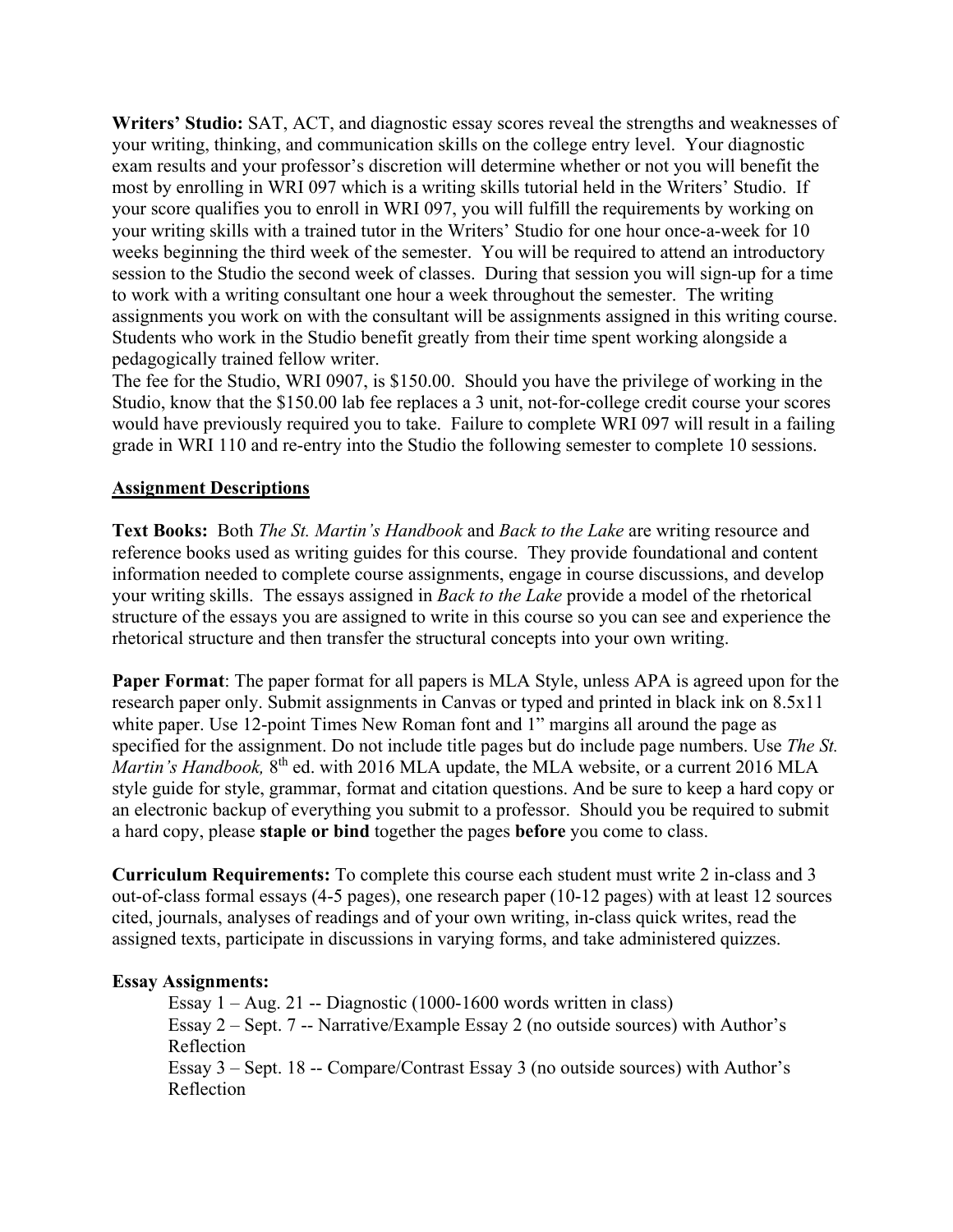Essay 4 – Sept. 28 -- Cause/Effect Essay 4 with Works Cited and Author's Reflection Research Paper – Nov. 13 -- (10-12 pages of text, not including Works Cited) with Author's Reflection Final Essay Exam, Wednesday, Nov. 18, 1:30-4:00

#### **Author's Reflection:**

The purpose of the Author's Reflection is for you to think through you writing process and learn more about yourself as a writer so that you can see what worked effectively for you, what didn't work so well, and what you want to change as a result and apply to your next writing assignment and apply what you have learned. This gives you a chance, then, to grow as a writer. Answer the following questions and submit your response with your final draft of each paper.

- 1. What is the strongest aspect of your final draft and why?
- 2. What is your favorite part of your draft or of the subject about which you chose to write?
- 3. What aspect of writing the draft did you struggle with the most?
- 4. What part of your writing process did you find to be most helpful? (readings, in-class write, outline, audience response, other)
- 5. Describe what you did to rewrite and revise your paper after the audience response.
- 6. What would you like to change about your process of revising to make it more effective, and how might you go about doing that?
- 7. What new insight came to you about writing or about yourself as a writer as you were writing and revising?
- 8. What did your audience (the person who read and responded to your draft in class) help you see in your paper that you hadn't seen before? Please explain.
- 9. How did your responding to another writer's draft help you think about your own draft in a way you hadn't thought about it before the session? Please explain.

**Research Paper Overview:** The intention for your research paper is to write an engaging, lively, persuasive text that tests theoretical boundaries, takes a calculated risk, and makes an argument based on substantiated evidence. In order to accomplish these writing goals, you must make warranted and qualified statements based on appropriate grounding, include backing by valid authorities on both sides of your argument, and link your assertions logically and coherently. A Research Paper Checklist will be distributed mid-semester that will list the items required to be handed in with the final research manuscript.

**Conference sessions** are a required component of the course. In order to participate, sign up for the conferences by way of sign-up sheets circulated in class. Show up on time for your conference session and take to the conference the items requested.

**Audience Response (Peer reviews/peer edits**) gives readers opportunities to analyze and respond to writing and to practice their feedback-giving skills. This process develops critical thinking, cognitive, and writing skills when completed thoughtfully and properly. It gives writers an opportunity to receive constructive feedback from a live and engaged audience and an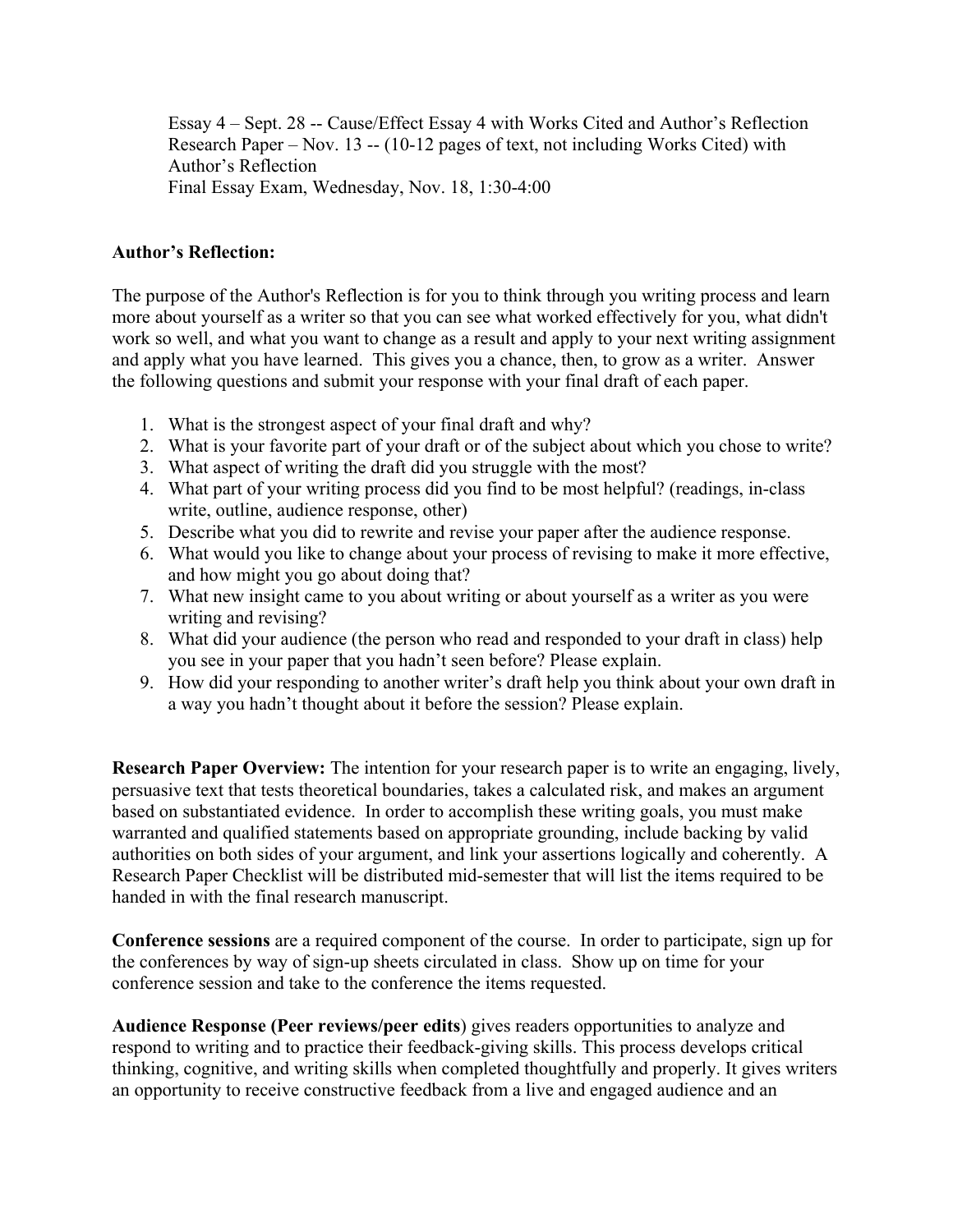opportunity to consider the audience's experience and suggestions as they revise their manuscripts. This process will begin in class but may need to be completed out of class.

Thoughtful self-assessment and peer reviews of manuscripts are important to your success and to that of your classmates. Remember when you complete a peer review that the process of asking honest questions about the meaning and intentions of your fellow writer develops inside you a new awareness of what it takes to communicate effectively in an essay.

**In-class quizzes** evaluate your skill at analyzing, identifying, and correcting editorial issues in text as well as identifying and creating various phrase and sentence structures. Quizzes will also evaluate your comprehension of course content.

**In-class activity** assignments are often opportunities for you to respond to or apply information from a particular reading of one of your course texts. A writing component will almost always be a part of these activities. Grammar and usage days include short practice sessions and discussion on the concepts and/or skill areas.

Quick write Assignments are written in class. If it is in response to a reading, do not merely summarize the text. I do not expect formal, finished essays to be written in the 5-10 minute writing sessions, although I do expect good editing skills to be used to the degree possible within the time limit.

**Final Essay Exam:** The published time for the final examination is one of the considerations when enrolling for a course. Students are expected to arrange their personal affairs to fit the examination schedule: **Wednesday, Nov. 18, 1:30-4:00** 

#### **Evaluation of Papers**

The following questions will be considered when papers are evaluated and graded. All questions may not be relevant to each assignment.

- Does the paper respond to the prompt?
- Does the paper make an argument?
- Is the claim clear and plausible? Is it stated and contextualized effectively?
- Is there sufficient and relevant evidence to ground, support, and to prove the truth of the claim?
- Does the paper effectively select and use material from the course readings to support and validate the analysis? Does it summarize, paraphrase, and quote ethically and effectively?
- Does the paper use all relevant details from the readings both to support the claim and to provide a context for the case being made? Does it ignore material that should be taken into account?
- Does the paper demonstrate an awareness of how the argument being proposed fits into the larger set of claims made about the topic in our course readings?
- Does the paper work through the complexities of the material (as opposed to oversimplifying or over-generalizing)?
- Is the paper well organized and maintain a clear focus throughout?
- Does it cite material from the sources using proper documentation style?
- Are there sentence structure problems or grammatical errors that interfere with the meaning?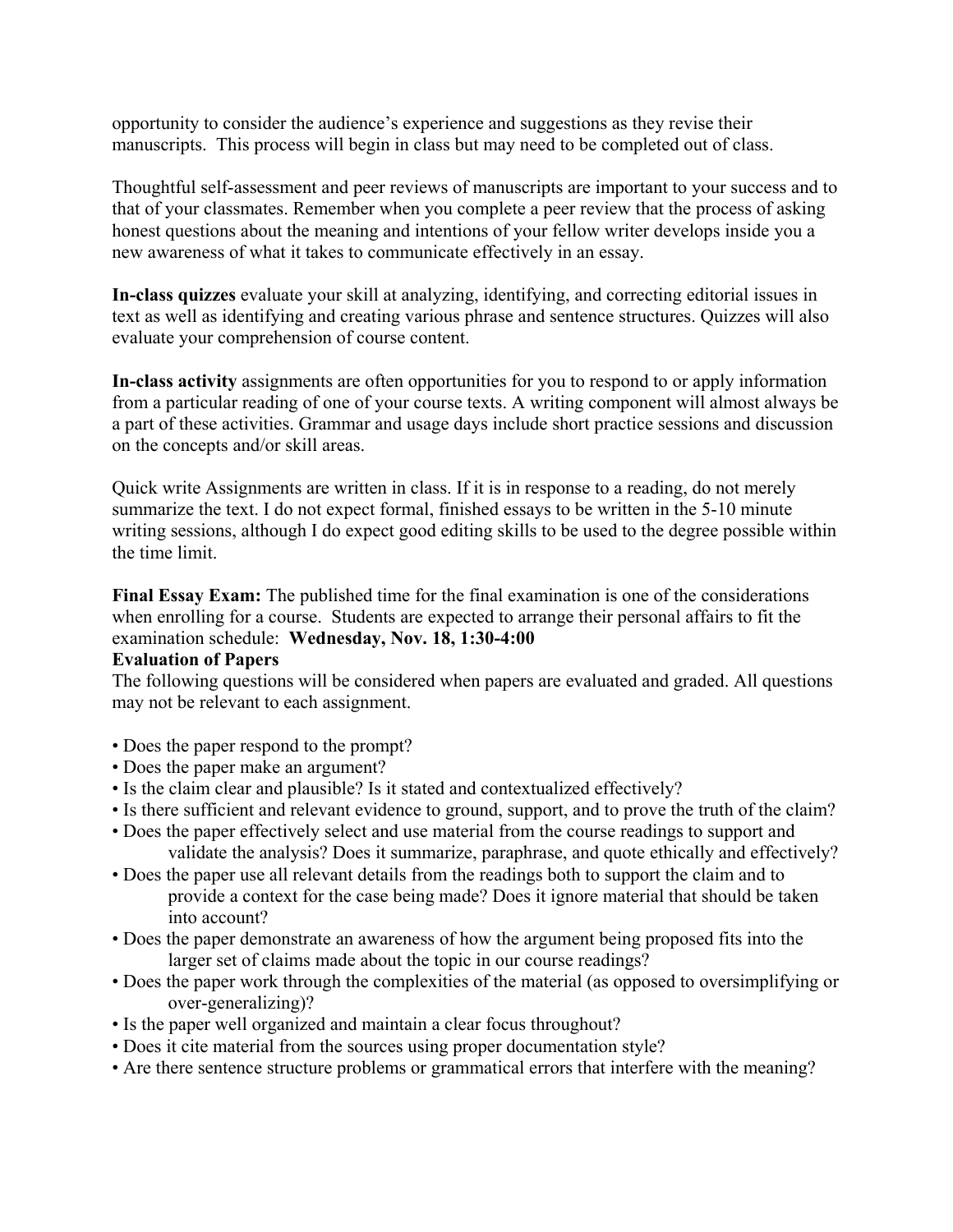## **Essay Evaluation Marks**

## **Excellent—(Grades of A to B+)**

## **An excellent draft—**

- Fully meets all the criteria and follows directions for the assignment in regard to topic, form, and format.
- Commands attention because of its insightful development, mature style, originality, and creativity toward the topic.
- Contains many well-chosen, relevant, and concrete examples to support claims.
- Clearly establishes coherence by appropriately used transitional words and phrases.
- Shows abundant evidence of thinking, reasoning, and insight.
- Shows careful organization with fully developed, unified, and controlled paragraphs, which strongly support its purpose.
- Has consistently well-chosen and appropriate words used in precise, effective sentences.
- Is almost entirely free from errors in structure, punctuation, mechanics, and spelling.

## **A satisfactory draft—(Grades of B to C- )**

- Generally meets all the criteria and follows directions for the assignment in regard to topic, form, and format, answers the question asked. Contains sufficient, relevant, and concrete examples to support claims.
- Shows evidence of a good to fair attempt at thinking, reasoning, and insight.
- Uses transitional words and phrases appropriately to create coherence.
- Shows planning and organization with generally well-developed, unified, and controlled paragraphs.
- Rarely loses sight of its purpose.
- Uses well-chosen and appropriate words in effective and varied sentences, making the paper reasonably precise and clear.
- May have a creative approach or concept, but may lack one or more of the main qualities of the excellent paper.
- Is generally free from errors in structure, punctuation, mechanics, and spelling, and it does not contain enough major or minor errors to seriously affect the clarity of the ideas presented.

## **An unsatisfactory draft—(Grades of D+ to F)**

- May not meet the criteria or clearly follow directions for the assignment in regard to topic, form, and format. Often this paper is too short.
- May not contain enough relevant, concrete examples to support generalizations.
- May not show evidence of a good to fair attempt at thinking, reasoning, and insight.
- May not use sufficient or appropriate transitional words and phrases create a sense of coherence.
- May not show readily apparent planning and organization, and paragraphs are generally not well developed, unified, and controlled. It may not establish its purpose well.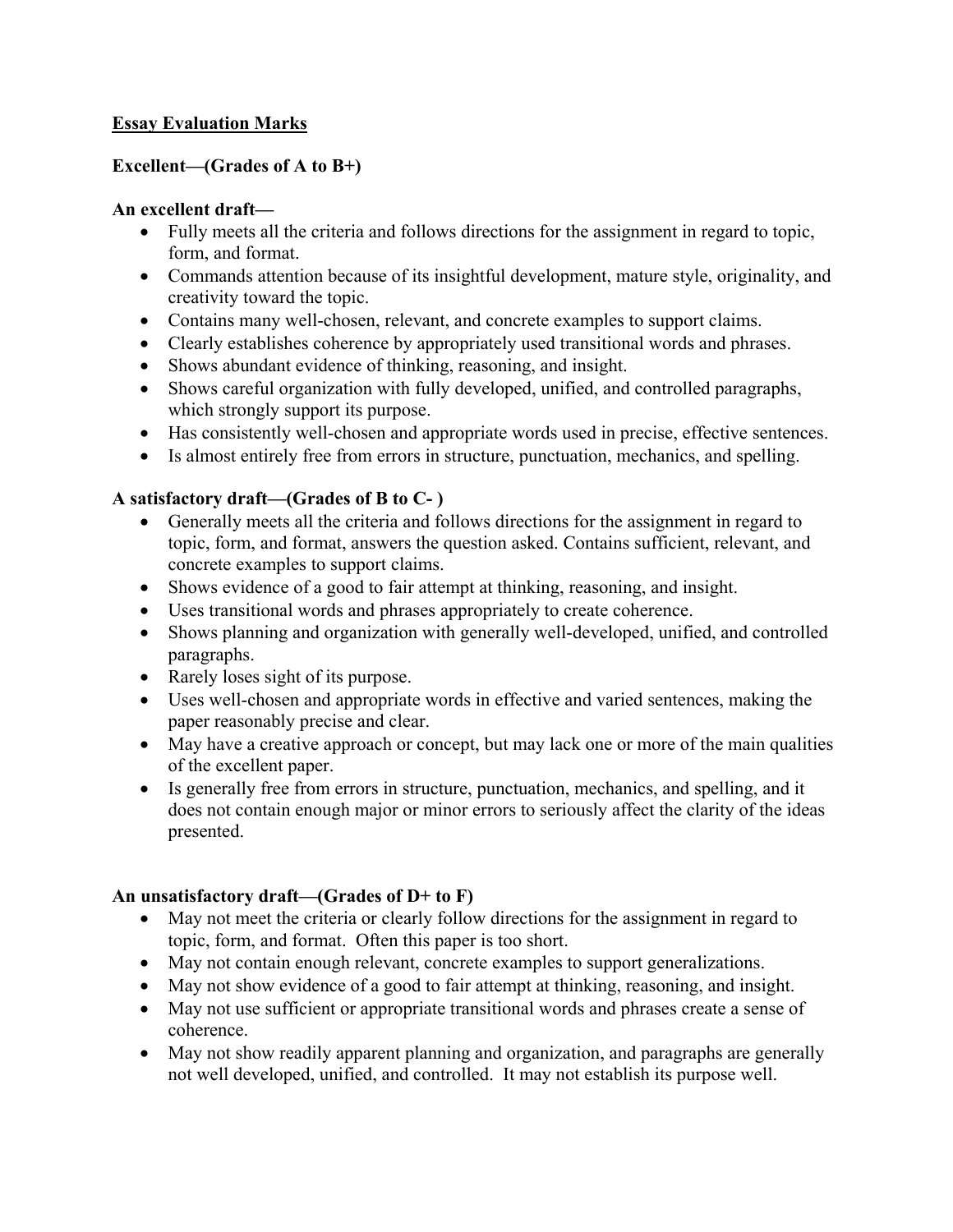- May have poorly chosen or inappropriate words, and/or ineffective sentences with little variety, which make the paper unclear, causing the reader to lose attention.
- May show little creativity, or originality of concept, making the paper appear that the writer did not care.
- May contain numerous errors in structure, punctuation, mechanics, and spelling, (more than four serious errors per typewritten page) which distract from the clarity of the ideas presented.

## **Course Schedule**

*Subject to change with notice*

| <b>Date</b> | Assignments                                                                                                                                                                                           |  |  |  |  |  |
|-------------|-------------------------------------------------------------------------------------------------------------------------------------------------------------------------------------------------------|--|--|--|--|--|
| 8/17        | Week 1<br>M Introduction to class; Discuss purpose of SMH and BTTL (Zoom)<br>W Review syllabus; Study and apply: SMH Chapters 1, 2a-2e, 3a-c, f-g, 4a, and 5a-                                        |  |  |  |  |  |
| 8/19        | c, e-g to prepare to write Essay 1 (Zoom)<br>F Write: Essay 1 (diagnostic/assessment) during Zoom class                                                                                               |  |  |  |  |  |
| $8/21$      |                                                                                                                                                                                                       |  |  |  |  |  |
| 8/24        | Week 2<br>M Study and apply: BTTL Ch. 5 86-92, Ch. 6 pp. 94-110, and pp. 219-24, "Once<br>More to the Lake"; introduce Narrative/Example Essay 2; check text books (Zoom)                             |  |  |  |  |  |
| $8/26$      | W Study and apply: BTTL Ch. 8 pp. 231-47 and pp. 257-59, "All Seven Deadly Sins<br>Committed at Church Bake Sale" writing practicum: devise Essay 2<br>plan/topic/thesis/focus; review Essay 1 (Zoom) |  |  |  |  |  |
| 8/28        | Study and apply: BTTL Ch. 4 and pp. 267-75, "Well Behaved Women Seldom<br>$\mathbf{F}$<br>Make History" online quiz at 8:30 and followed by threaded discussion                                       |  |  |  |  |  |
|             | Week 3                                                                                                                                                                                                |  |  |  |  |  |
| 8/31        | M Study and apply: SMH Ch. 5 pp. 103-17 and BTTL Ch. 5<br>Due: 2 page draft; essay practicum paragraph, main claim, support (Zoom)                                                                    |  |  |  |  |  |
| 9/2         | W Study and apply: SMH Ch. 4<br><b>Due:</b> Essay 2 (4 page draft due) workshop with draft; development, revising and                                                                                 |  |  |  |  |  |
| 9/4         | rewriting (Zoom)<br>F Due: Essay 2 Peer Review (in Canvas)                                                                                                                                            |  |  |  |  |  |
|             | Week 4                                                                                                                                                                                                |  |  |  |  |  |
| 9/7         | M Due: Essay 2 Narrative/Example final draft with Author's Reflection;<br>Submit to Canvas before class begins                                                                                        |  |  |  |  |  |
|             | Study and apply: SMH 36 a-h and 37a-37f; Dr. De 2-3 (Zoom)                                                                                                                                            |  |  |  |  |  |
| 9/9         | W Study and apply: BTTL Ch. 10 pp. 335-52 and pp. 361-66, "Superhero "<br>discuss prompt and SMH Ch. 32 (Zoom)                                                                                        |  |  |  |  |  |
| 9/11        | <b>Study and apply:</b> BTTL pp. 377-81 "Grant and Lee: A Study"; online quiz at<br>$\mathbf{F}$<br>8:30 followed by threaded discussion.                                                             |  |  |  |  |  |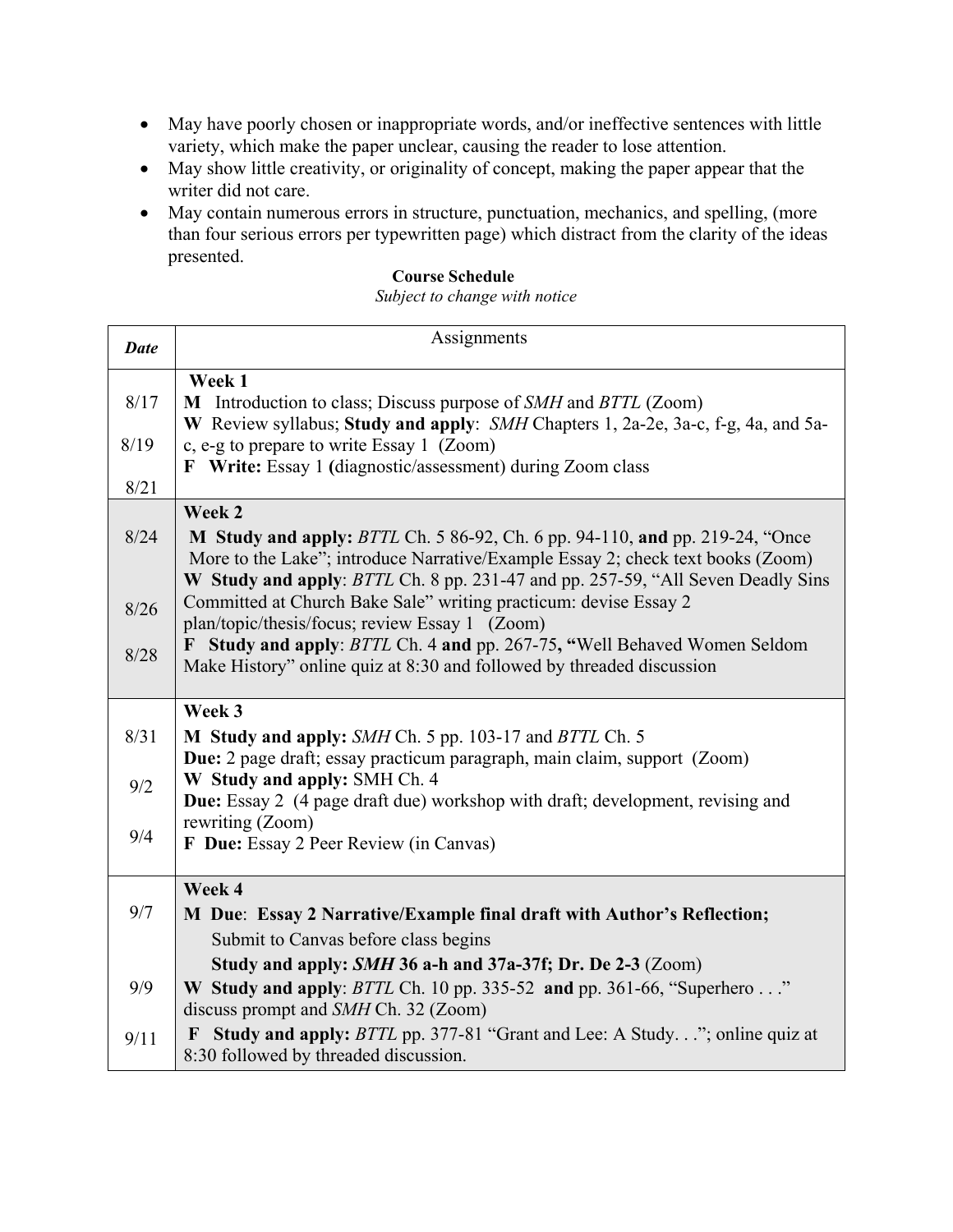| <b>Date</b>  | Assignments                                                                                                                                                                         |
|--------------|-------------------------------------------------------------------------------------------------------------------------------------------------------------------------------------|
| 9/14         | Week 5<br>M Due: Compare/Contrast Essay (3 page draft); comparison balance, meaning<br>(Zoom)                                                                                       |
| 9/16<br>9/18 | W Due: Essay 3 Compare/Contrast: Peer Review in Canvas<br>Due: Essay 3 Compare/Contrast final draft with Author's Reflection;<br>F<br>Submit to Canvas                              |
|              | <b>Study and apply:</b> SMH Ch. 43; pp. Dr. De 4-5 (Zoom)                                                                                                                           |
|              | Week 6                                                                                                                                                                              |
| 9/21         | <b>M Study and apply:</b> BTTL Ch. 13 pp. 533-67 and pp. 577-80 "Why the Beaver";                                                                                                   |
|              | discuss prompt (Zoom)                                                                                                                                                               |
| 9/23         | W Study and apply: BTTL (Zoom)                                                                                                                                                      |
| 9/25         | Due: Essay 4 Cause/Effect graphic organizer for your topic filled-in and submit in<br>$\mathbf{F}$<br>Canvas; check cause effect logic; practice sentence type analysis Dr. De p. 6 |
|              | Week 7                                                                                                                                                                              |
| 9/28         | M Due: Essay 4 Cause/Effect final draft with Author's Reflection;                                                                                                                   |
|              | Submit to Canvas before coming to class                                                                                                                                             |
|              | Discuss argument and research paper topics; SMH Ch. 46-47; in-class Dr. De pp.<br>$8-10$ (Zoom)                                                                                     |
| 9/30         | <b>W</b> Study and apply: <i>BTTL</i> Ch. 14 pp. 601-29 and pp. 635-38, "The Declaration";<br>discuss research topics; discuss note taking (Zoom)                                   |
| 10/2         | <b>F</b> Study and apply: pp. 649-51, "Ain't I a Woman?" and pp. 667-672, "We Owe<br>History"; Take online quiz and join threaded discussion                                        |
|              | Week 8                                                                                                                                                                              |
| 10/5         | M Study and apply: SMH Ch. 10 and 11 Submit Research topic and research                                                                                                             |
| 10/7         | question (Zoom)                                                                                                                                                                     |
| 10/9         | <b>W</b> Library Session<br>Library Session Due: Library Worksheet due date<br>$\bf{F}$                                                                                             |
|              | Week 9: Research and take notes                                                                                                                                                     |
| 10/12        | M Review: SMH Ch. 12                                                                                                                                                                |
|              | Bring: 4x6 or 5X7 cards only on which to take notes (no 3X5 cards) and a hard                                                                                                       |
|              | copy of a source from which you want to take notes; note card workshop; submit<br>source with cards (Zoom)                                                                          |
| 10/14        | W Due: 15 note cards in proper format                                                                                                                                               |
|              | Study and apply: SMH Ch. 32; Works Consulted workshop                                                                                                                               |
| 10/16        | <b>Quiz:</b> Sentence type analysis/punctuation (Zoom)<br>F Due: Works Consulted Page with 10 sources listed in proper format                                                       |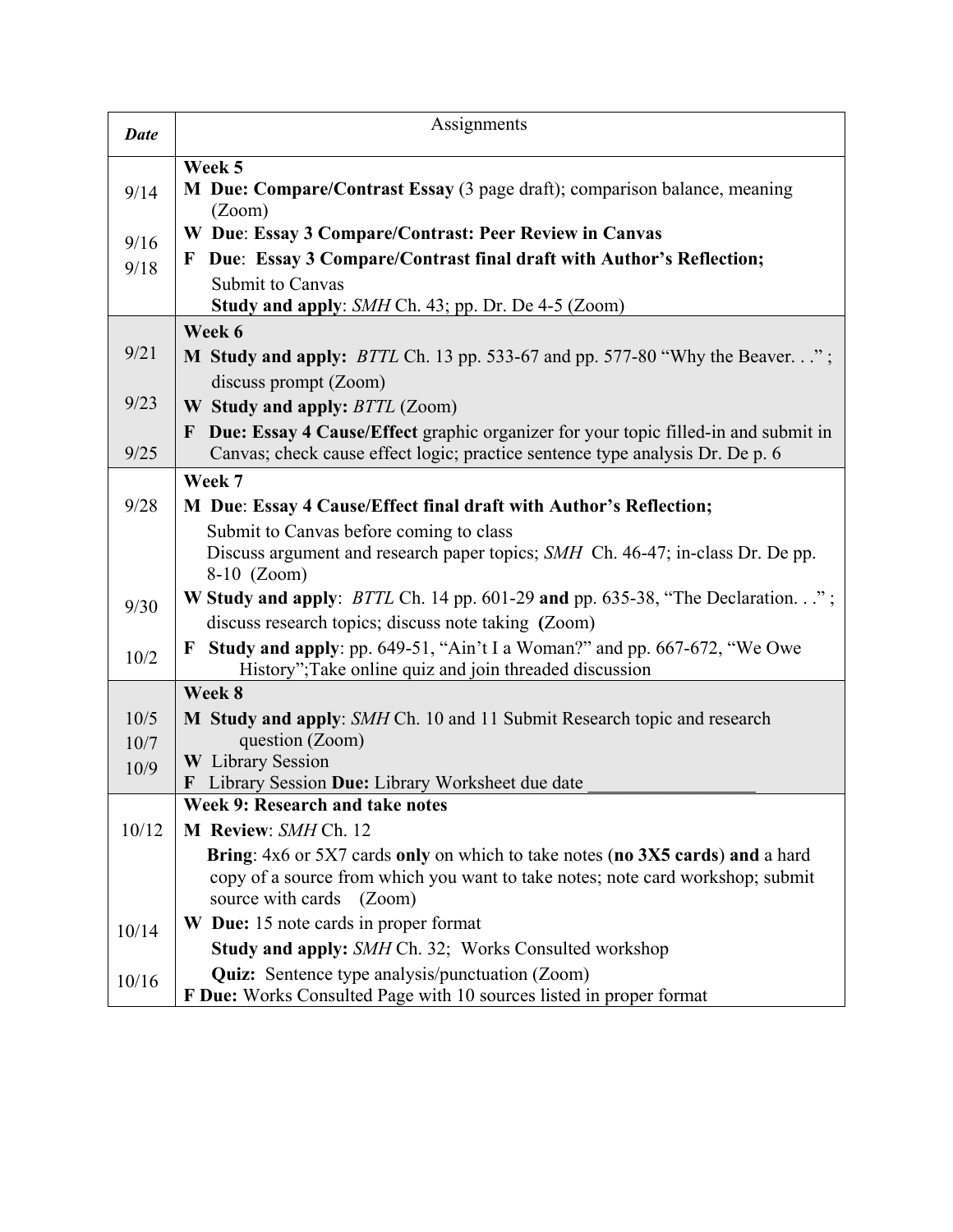| <b>Date</b> | Assignments                                                                                                                               |  |  |  |  |  |
|-------------|-------------------------------------------------------------------------------------------------------------------------------------------|--|--|--|--|--|
|             | <b>Week 10: Research and take notes</b>                                                                                                   |  |  |  |  |  |
| 10/19       | <b>M</b> Due: Minimum 20 new note cards in standard form and bring the previous 15                                                        |  |  |  |  |  |
|             | Study and apply: SMH pp. 253-57 and Ch. 9; outline workshop (Zoom)                                                                        |  |  |  |  |  |
|             | W Due: Working Main Claim and Outline in proper format showing both sides of the                                                          |  |  |  |  |  |
| 10/21       | argument                                                                                                                                  |  |  |  |  |  |
|             | Study and apply: SMH Ch SMH Ch. 13-15 (Zoom)<br>Due: Revised Working Main Claim and Outline in proper format showing both<br>$\mathbf{F}$ |  |  |  |  |  |
| 10/23       | sides of the argument                                                                                                                     |  |  |  |  |  |
|             | Week 11: Research, take notes, and write                                                                                                  |  |  |  |  |  |
| 10/26       | M Study: SMH Ch. 32 (Works Cited) (Zoom)                                                                                                  |  |  |  |  |  |
| 10/28       | W Study: SMH Ch. 13 and 14 (Works Cited) (Zoom)                                                                                           |  |  |  |  |  |
| 10/30       | Study: SMH Ch. 45; Online grammar practicum: parallel structure and<br>$\mathbf F$                                                        |  |  |  |  |  |
|             | apostrophes                                                                                                                               |  |  |  |  |  |
|             | <b>Week 12: Conferences</b>                                                                                                               |  |  |  |  |  |
| 11/2        | M Due: 5-6 page Argument Essay (showing both sides of the argument) cited                                                                 |  |  |  |  |  |
| 11/4        | with Works Cited page, revised outline, marked source copies (Zoom Class)                                                                 |  |  |  |  |  |
| 11/6        | W Research and writing day and conferences<br>F Research and writing day and conferences                                                  |  |  |  |  |  |
|             | Week 13: Revise and rewrite                                                                                                               |  |  |  |  |  |
| 11/9        | M Writing practicum: clarifying focus, adding support, developing content (Zoom)                                                          |  |  |  |  |  |
| 11/11       | W Due: full draft $(10-12)$ pages for audience response                                                                                   |  |  |  |  |  |
| 11/13       | Due: full final draft of Research Paper (Zoom)<br>$\mathbf{F}$                                                                            |  |  |  |  |  |
|             | <b>Week 14: Research Presentations</b>                                                                                                    |  |  |  |  |  |
| 11/16       | <b>M</b> Zoom Presentations and discussions                                                                                               |  |  |  |  |  |
| 11/18       | <b>W</b> Zoom Presentations and discussions                                                                                               |  |  |  |  |  |
| 11/20       | <b>F</b> Zoom Presentations and discussions                                                                                               |  |  |  |  |  |
|             | Week 15: Final Wrap-up                                                                                                                    |  |  |  |  |  |
| 11/24       | M Scholarly wrap-up in Zoom                                                                                                               |  |  |  |  |  |
| 12/2        | W Final Exam Essay written during Zoom class 1:30-4:00                                                                                    |  |  |  |  |  |

# **Grade Approximations**

| <i>Approx.Points</i> | Description                                                |
|----------------------|------------------------------------------------------------|
| 100                  | In class activities and participation                      |
| 100                  | Quizzes/misc. assignments                                  |
| 100                  | Essay 2                                                    |
| 100                  | Essay 3                                                    |
| 100                  | Essay 4                                                    |
| 100                  | <b>Research Process</b>                                    |
| 200                  | Research Paper                                             |
| 100                  | Book Discussion/Presentation/Quizzes for Mere Christianity |
| 100                  | Essay 5 Final Essay Exam                                   |